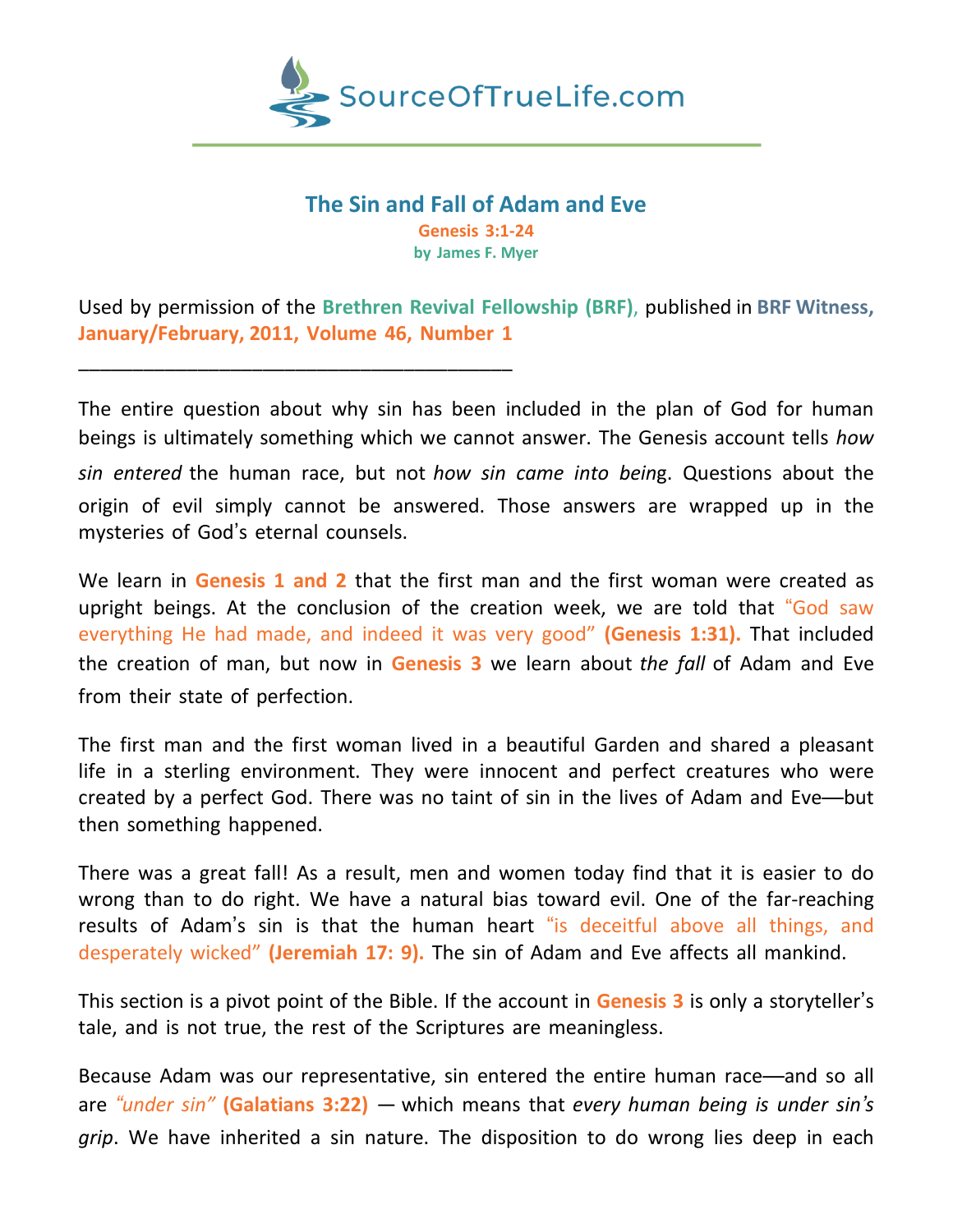individual's life. One tragic result of Adam's sin is the fact that every human being has been born with possibilities for evil engraved in his nature.

The Bible does not teach that men and women began at the bottom [as savages], and slowly but surely climbed upwards. Rather, the message of the Bible is that mankind started at the top and fell to the bottom. Like Humpty Dumpty, there has been a great fall.

Adam and Eve *were given a test*. It started with one single prohibition. There was a certain tree in the center of the Garden of Eden, of which Adam and Eve were not to eat. But upon the suggestion of the serpent, they rebelled against God's clear instruction and chose to disobey His command. The Bible record of the fall of Adam and Eve is the only adequate and reasonable explanation for the present condition of the human race.

The Bible account of the "fall" explains the tendencies toward doing wrong, even in the natures of little children. It also accounts for the presence of evil in the world that has been made by a perfect Creator. The account in **Genesis 3** does not fill in every detail, but the major truth about the fall is altogether clear.

# **1. The Temptation and Fall into Sin (3:1-7)**

When God created Adam and Eve, He placed them in the Garden, and He instructed them to "tend and keep it" **(Genesis 2:15).** That was followed by a command not to eat of the tree of knowledge of good and evil, for in the day they would eat fruit from that tree, they would "surely die" **(2:16-17).** God had given a command, and it was enough to test their obedience to Him.

The Bible says that *the serpent* was the instrument of the temptation. The real tempter is identified as Satan in **Revelation 12:9.** It was the devil who deceived the world. The devil is the enemy of God, and it was Satan who questioned God's right to place a prohibition upon Adam and Eve. Satan stated the exact opposite of what God had said to the woman. He said, "You will *not* surely die" **(Genesis 3:4).**

Adam surely shared with Eve the command which God had given him [before Eve was created] about the trees in the Garden **(2:16-17).** Apparently Eve felt that for all practical purposes, God had given them everything—and the one single restriction was very trivial (3:2-3), She said, "We may eat the fruit of the trees of the garden" **(3:2b),** but the fruit of one tree, we are not to touch or to eat."

Eve seemed satisfied with the restriction, but Satan implied *that if* God is a good God, He would not withhold anything from them. Satan's major premise was, *Restrictions*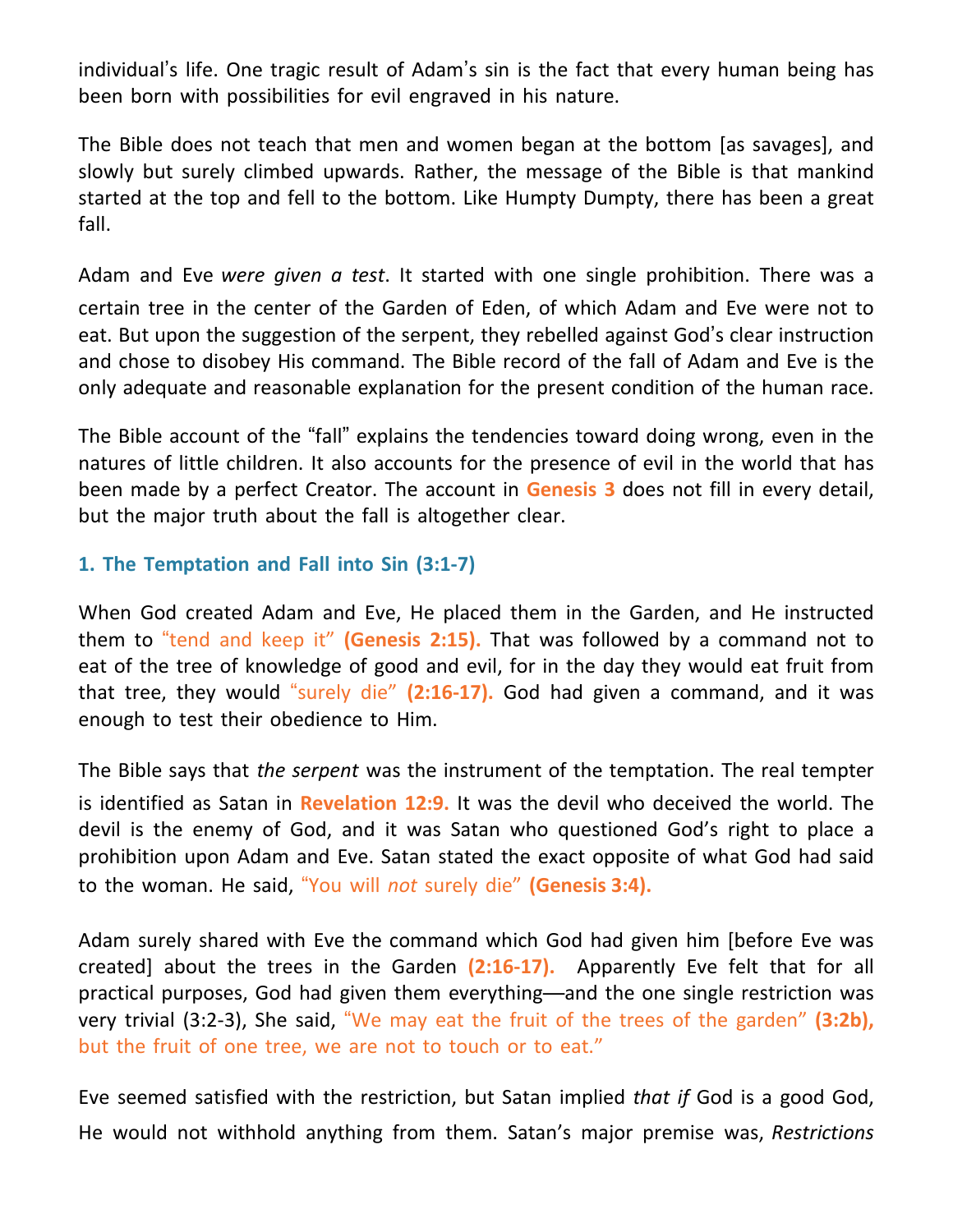*are not good, and since God's plan is restrictive, His plan is not good*. That argument marks the difference between the "broad" road and the "narrow" road which Jesus talked about in **Matthew 7:13-14.**

Adam and Eve decided that God was wrong and that the serpent was right. They made a willful and deliberate decision to *defy* God's authority and determined to decide themselves what was good and what was evil, instead of listening obediently to the voice of God.

Satan assured Eve that she would not die if she ate of the forbidden fruit, but that she would have new knowledge. The woman believed Satan rather than God. She examined the forbidden fruit, partook of it, and gave some to her husband **(3:6b)** — but the sin of Adam and Eve *was more than* merely eating the forbidden fruit. It was disobeying the revealed word of God. It was believing the lie of Satan. It was placing their own will above God's will. And as a result, there were some severe penalties.

But someone will say, *Why did God allow man to be tempted? Why didn't He create Adam so that he could not have done wrong?* The answer most likely is this: God could have created Adam without the capacity for sinning—but then Adam would not have had a free will; he would have been a mere machine. God was not desirous of having His creatures love Him and obey Him because they were *forced* to love Him, or because there was *no other alternative*. He wanted them to act as they did because they wanted to! So God created man with the potential for evil *and* for good, and gave humans the power to choose whichever they wished. Adam and Eve chose to do evil.

When Adam and Eve made the wrong choice, they deliberately acted against better knowledge and decided to defy God's Word, and as a result of the great tragedy, mankind fell from the created state of innocence and fellowship with God—to the present state of alienation from God.

# **2. The Consequences of Disobedience (3:8-21)**

Adam and Eve committed one simple act of transgression against God; it had farreaching consequences. The results of Adam's sin included both *judgment and grace*. There was shame and fear and estrangement from God, but already in (3:15) there was the promise of a Savior.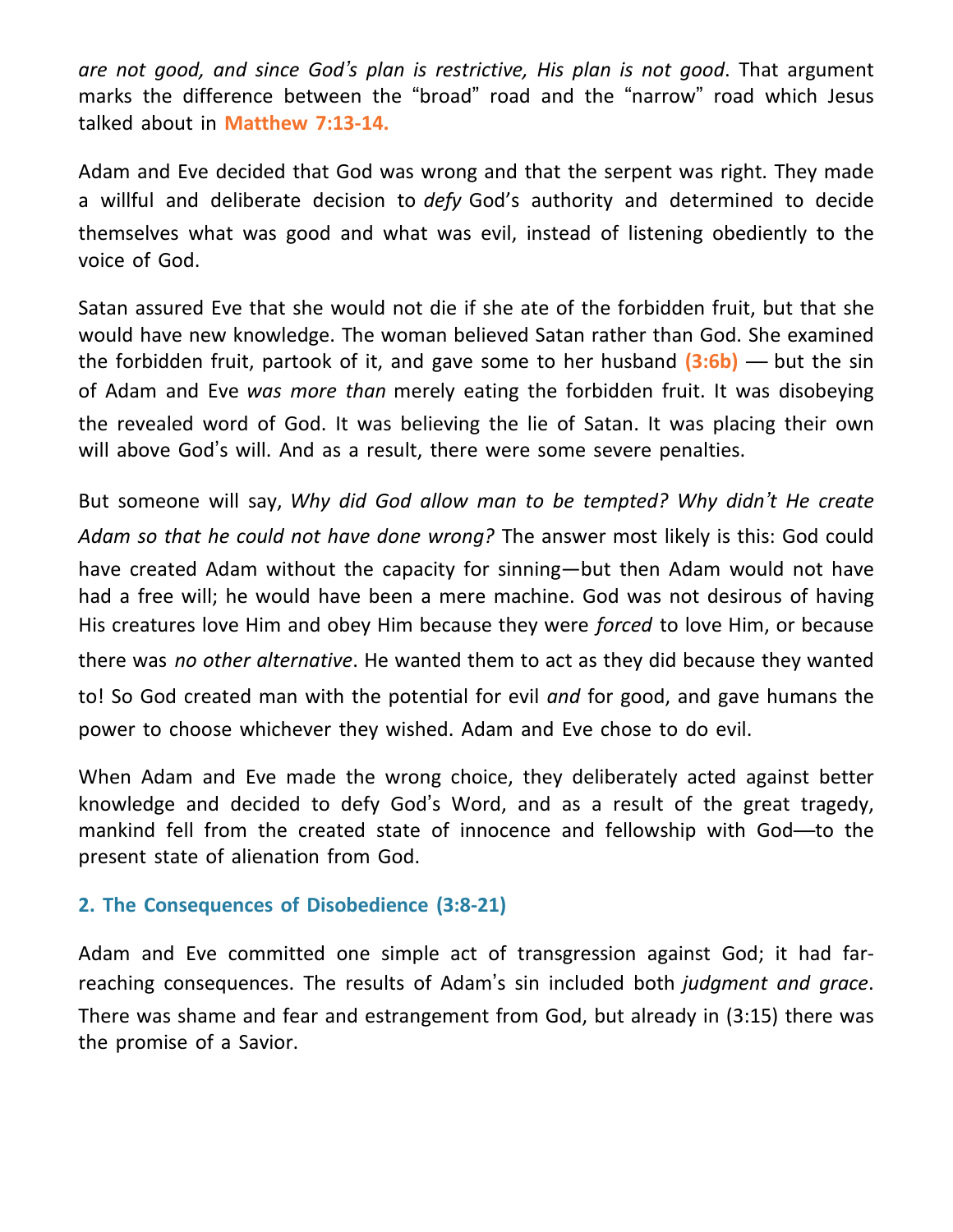### *a. Conviction and confession (3:8-13)*

God brought immediate punishment because of the sin of Adam and Eve. **Verses 8-13** describe the shame and fear and estrangement from God which Adam and Eve experienced as soon as they had sinned **(3:7).**

God asked several questions very soon after they had sinned — **verses 9, 11, and 13.** The questions were asked not to *gain information*, but to *compel confession*. Both Adam and Eve confessed their sin when they said, "and I ate" **(verses 12-13)** — but they tried to evade responsibility for their actions by blaming others. Adam even insinuated that God was partly responsible but blaming others did not prevent the couple from receiving the consequences.

Terror and dread now paralyzed Adam and Eve, even though the Lord did not approach them with harshness. He was seeking through tenderness to elicit a favorable response — but Adam and Eve began to offer excuses and tried to pass the responsibility on to another. When the Lord confronted them, Adam blamed *God*— and Eve! He answered, *"The woman whom You gave to be with me, she gave me of the tree"* **(3: 12).** And Eve blamed *the serpent*! She said, "The *serpent* deceived me, and I ate" **(3:13).**

Each basically said, "It's not *my* fault." Fallen human nature tries to weasel out of difficulties by blaming others, even blaming God, as Adam did: "the woman You gave to…me" **(3:12).**

The section which follows describes the penalties which God pronounced upon the individual parties that were involved in the fall.

### *b. Condemnation and judgment (3:14-21)*

The *judgment upon the serpent* was that he should crawl in the dust and even feed on it. He would move from place to place by slithering his way on the ground and would be hated by humans. The serpent may not have been crawling on his belly when he approached Eve in the Garden, but now he would be a loathsome reptile **(3:14).**

The words, *"And will put enmity between you and the woman"* **(3:15),** declare that the time will come when the "Seed" of a woman **(3:15),** shall bruise Satan's head. The words of **verse 15** were spoken to Satan. God said that an individual from among the woman's Seed will deal a deathblow to Satan—and even though the devil seems to be doing his worst as the current age of grace moves on, one day the Seed of the woman will crush him, and Satan's doom will surely come. Jesus will bruise Satan's *head* [a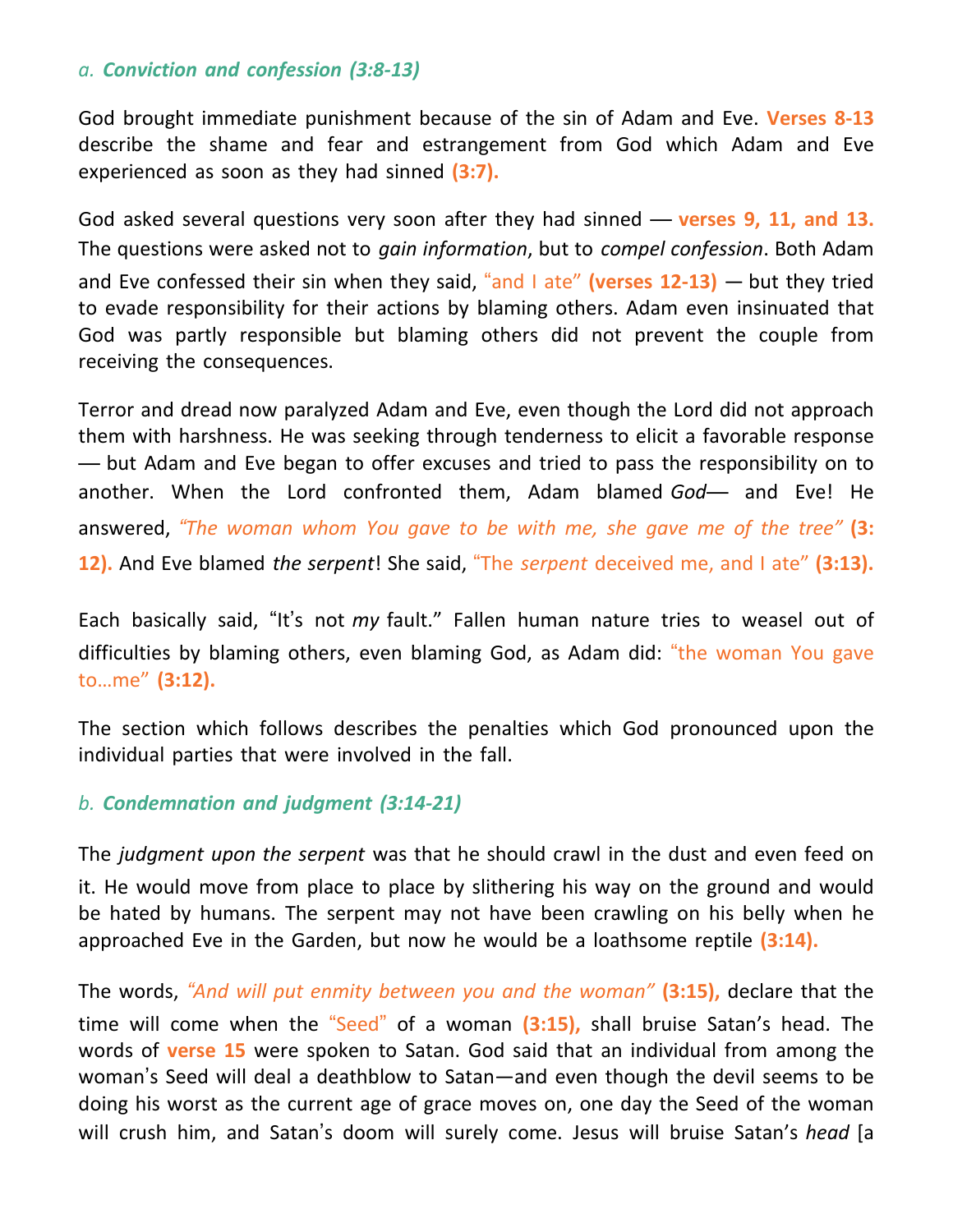deathblow]; Satan shall bruise Jesus' *heel* [cause suffering]. So, way back in **Genesis 3:15,** God told of the time when Jesus (the *Seed* of the woman) would crush Satan and cast him into the bottomless pit **(Romans 16:20; Revelation 20:10).**

The *judgment upon the woman* was a declaration that now there was to be submission to her husband's leadership, that conception would be multiplied, and that there would be increased pain in childbearing **(3:16).** Some Bible students believe that the clause "Your desire shall be for your husband," speaks of the woman's natural desire to bear children and thus fulfill her maternal instinct.

The *judgment upon the man* was that now he would be doomed to physical hardship, to toil and labor by the sweat of his brow, and to struggle against thorns and thistles all the days of his life. Work would involve difficult toil, and there would be disappointing vexations. Adam's pleasant work in the garden had now become toil and would be done by the sweat of the brow. Weariness would become his daily experience **(3:17-19).**

There was also *a curse upon the earth itself*. God said, "Cursed is the ground for your sake" **(verse 17b).** Formerly the earth had yielded its produce abundantly and freely, but now, as a result of the curse, one can find great stretches of wasteland on every continent of earth. And there are typhoons and tornadoes, blizzards and volcanoes, terrible deserts, and savage beasts. There is a corruption in all nature. All things [living and nonliving] tend to wear out, run down, and grow old. Food spoils and decays. Automobiles wear out. Gardens produce weeds. The whole creation is travailing in pain, waiting for the deliverance that will come when Jesus returns **(Romans 8:21-22).**

The text states that Eve was the mother of each person (and of each clan of people) on earth **(3:20). Verse 21** explains that God made coverings of animal skins to replace the inadequate "fig leaves" **(3:7)** which did not fully provide concealment of the nakedness which Adam and Eve sensed after they had sinned.

The consequences listed in **(3:14-19)** are the immediate results of Adam's sin, but in addition to these, the New Testament writers explain that there have been *far-reaching results*. Since Adam sinned, each human being has become involved in his transgression. **Romans 5:12** explains that "just as through one man sin entered the world, and death through sin…death spread to all men."

As a result of Adam's sin [because he was our representative], sin entered the entire human race—and so all are *"under sin"* **(Galatians 3:22)** — that is, every human being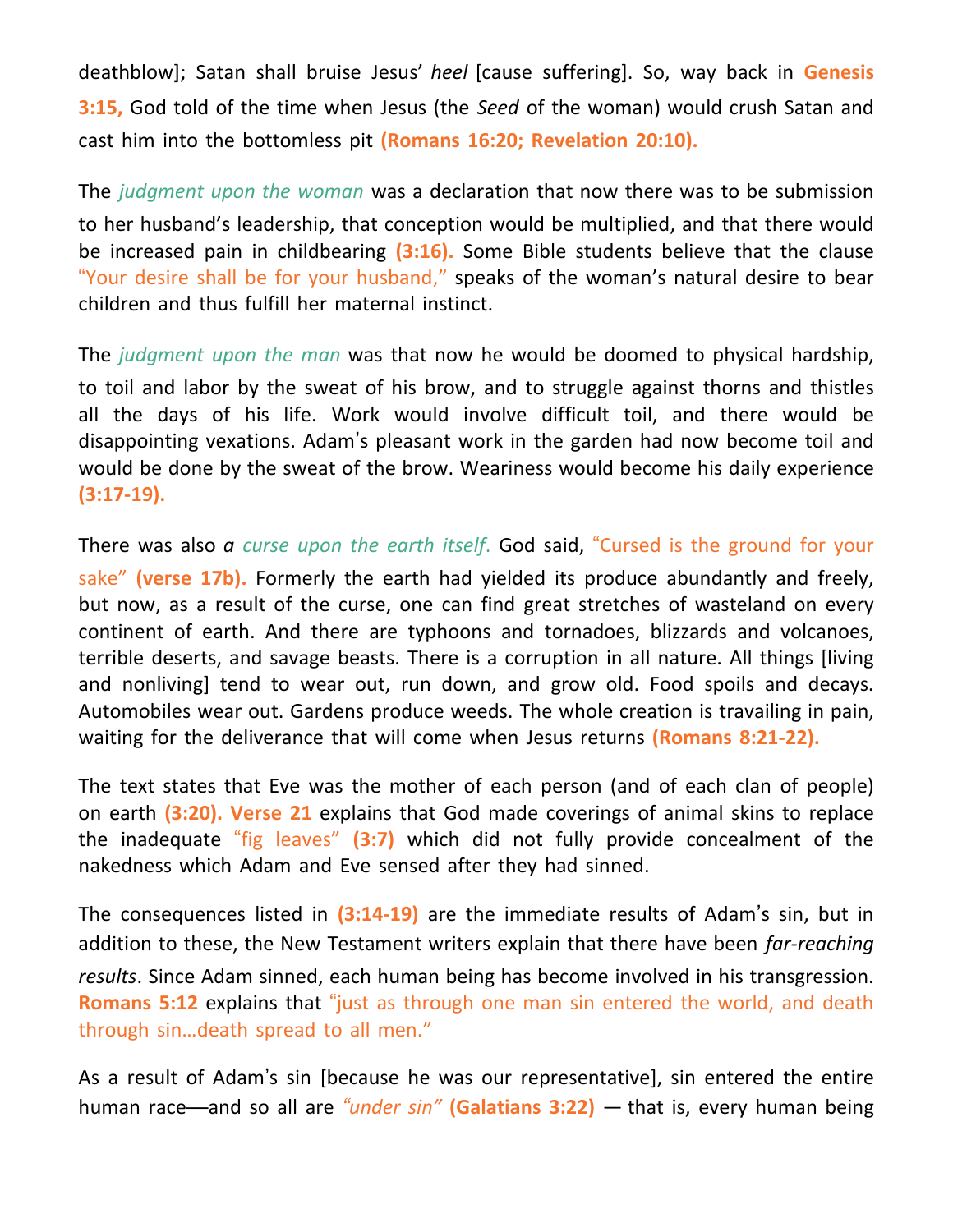is *under sin's grip*. We have inherited a sin nature. The disposition to do wrong lies deep in each individual's life. One of the tragic results of Adam's sin is the fact that the entire human race became depraved and corrupt.

The fall of man explains why the human heart has a bent toward sinning. *The New England Primer* says it well: "In Adam's fall, we sinned all."

Every human being in his natural state, Since the time of the fall in **Genesis 3,** is a sinful selfish, fallen creature, who stands in need of a complete transformation. This is not the popular view of human nature, but it is the biblical view. We like to cherish the idea that while we are not perfect, at least we are good at heart. That is not true.

# **3. The Expulsion from the Garden (3:22-24)**

There was some truth in Satan's lie to Eve, when he said to her that she would become like God **(3:5).** When Adam and Eve were driven from the garden, some angelic beings were stationed at the gate to prevent man from eating of the tree of life **(3:22, 24).** If Adam and Eve would have partaken of the tree of life, now that they had sinned in defying God's clear command, they would have lived forever in their sinful state. It would have involved living *unendingly* in bodies subject to sickness and infirmity.

The expulsion from the Garden of Eden had a twofold purpose. It was both a *punishment* and *an act of mercy*. God, in an act of mercy, barred Adam and Eve from the garden now that they had rebelled and sinned against God—so that they might not *take also of the tree of life* and live forever in their sinful state.

The Lord, with loving concern, kept Adam and Eve away from eating fruit that would make them immortal **(2:23),** and thus have had them live forever in the sad condition to which sin had brought them.

It is in **Genesis 3** that we learn about what is commonly called "the original sin." The teaching about the "original sin" is not a description of a quaint story about a garden with an apple. It is an explanation of what is wrong with all of us. It is an attempt to answer the question—"From where comes all this evil, in us, and around us?"

In the New Testament the Apostle Paul speaks about the sin of the first man, Adam, and then says that "through one man's offense, judgment came to all men, resulting in condemnation" **(Romans 5:18)** — and declares that "both Jews and Greeks…are all under sin" **(Romans 3:9).** The verse does not say that all people *commit* sins, nor does it say that all people *are* sinners [even though we are]—but the text clearly says that all are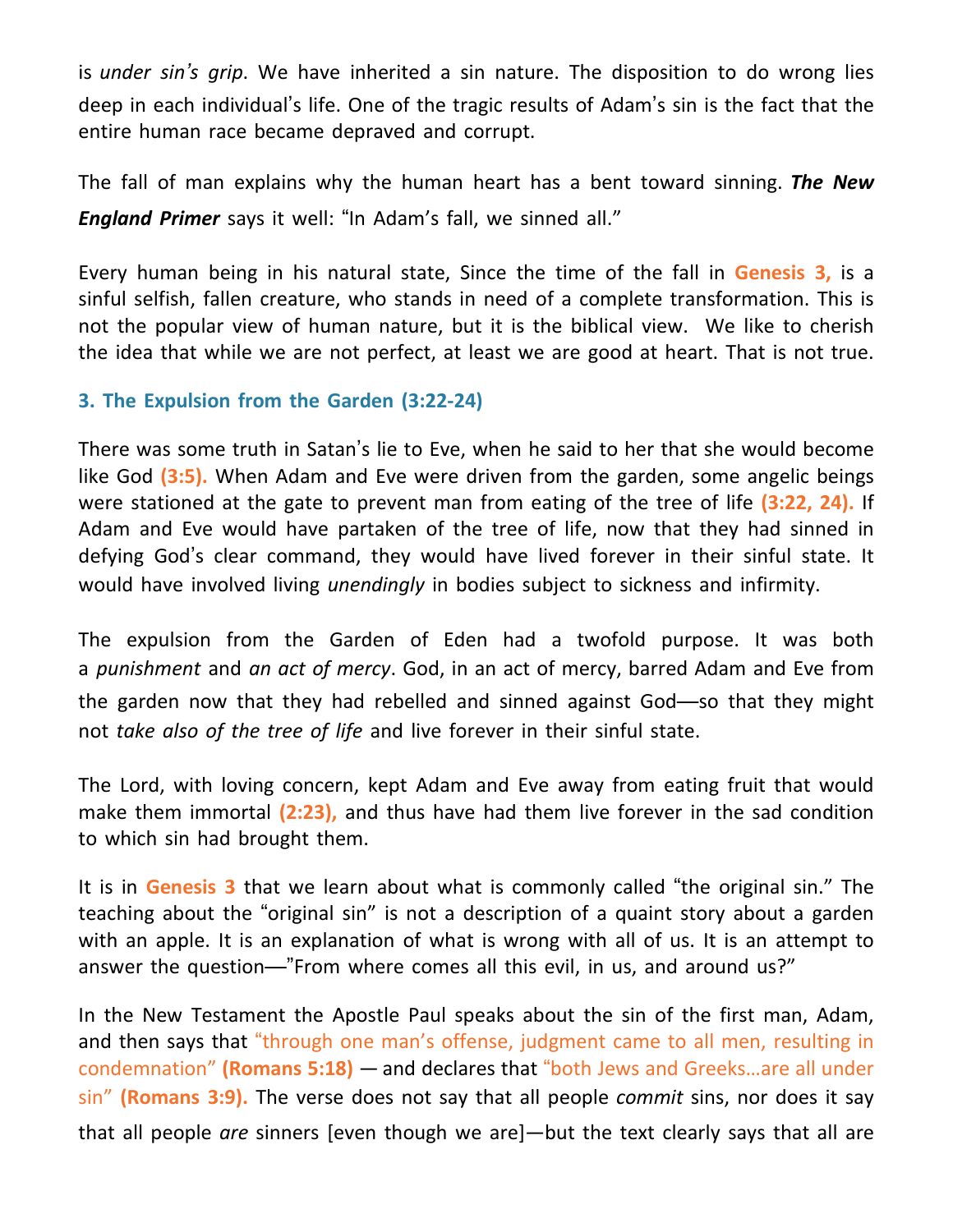"under sin." That is, every human being has inherited *the sin nature* from Adam **(Romans 5:12),** and thus each man, woman, and child down through the years has been a prisoner of sin. Adam's sin has predisposed every descendant of his to be infected with a sin nature. We are programmed to do wrong!

All of us want to feel good about ourselves, yet deep down within, we know that we've made our share of blunders in life. We've done things that are wrong. We have not always been absolutely honest. We've had impure thoughts. We've made unwise decisions. We are far from perfect!

The concept of the Fall of Adam and Eve in the Garden of Eden may not make a lot of sense in its own right, but it helps make sense of a lot of other things in life!

When we hear of Susan Smith drowning her two young children, or the brutal beating and killing of a little two boy by a twelve-year-old relative, or the mass killings in Africa [Rwanda and Sudan], or the murder of innocent people in Red Lake High School [in northern Minnesota], or the massacre of young Amish girls [in a school in Pennsylvania]—we should recognize that these are not *abnormal* happenings, but are the product of self-centered natures resulting from the Fall.

Human beings, because of the far-reaching effects of the original sin [the resulting human depravity], are given to pride, greed, lust, hatred, impatience, jealousy, laziness, and procrastination. Those who talk about efforts to bring about major change in society often refuse to accept the Bible account of the original sin as a fact.

The Bible teaches that God created man in His own image but that humans fell and became sinful. Liberal theologians do not believe that man's original nature has been corrupted; rather, they view human nature as being intrinsically good, and having the potential of developing further. What is needed, they say, *is not* some radical transformation by grace from without—but instead, more education to nurture the strengths and ideals that are within man.

Believers need a new recognition of their sinfulness. Our Sunday best is a facade to cover up the darkness that we know lurks inside us. We must restore our awareness of sin—and hate it, fear it, flee from it, and grieve over it. We will never feel the need for salvation if we don't know that we have done anything wrong. Our natures are depraved, and we are inclined to do wrong—*not that* at every point we are as bad as we possibly can be, but that at no point is anyone as good as he should be!